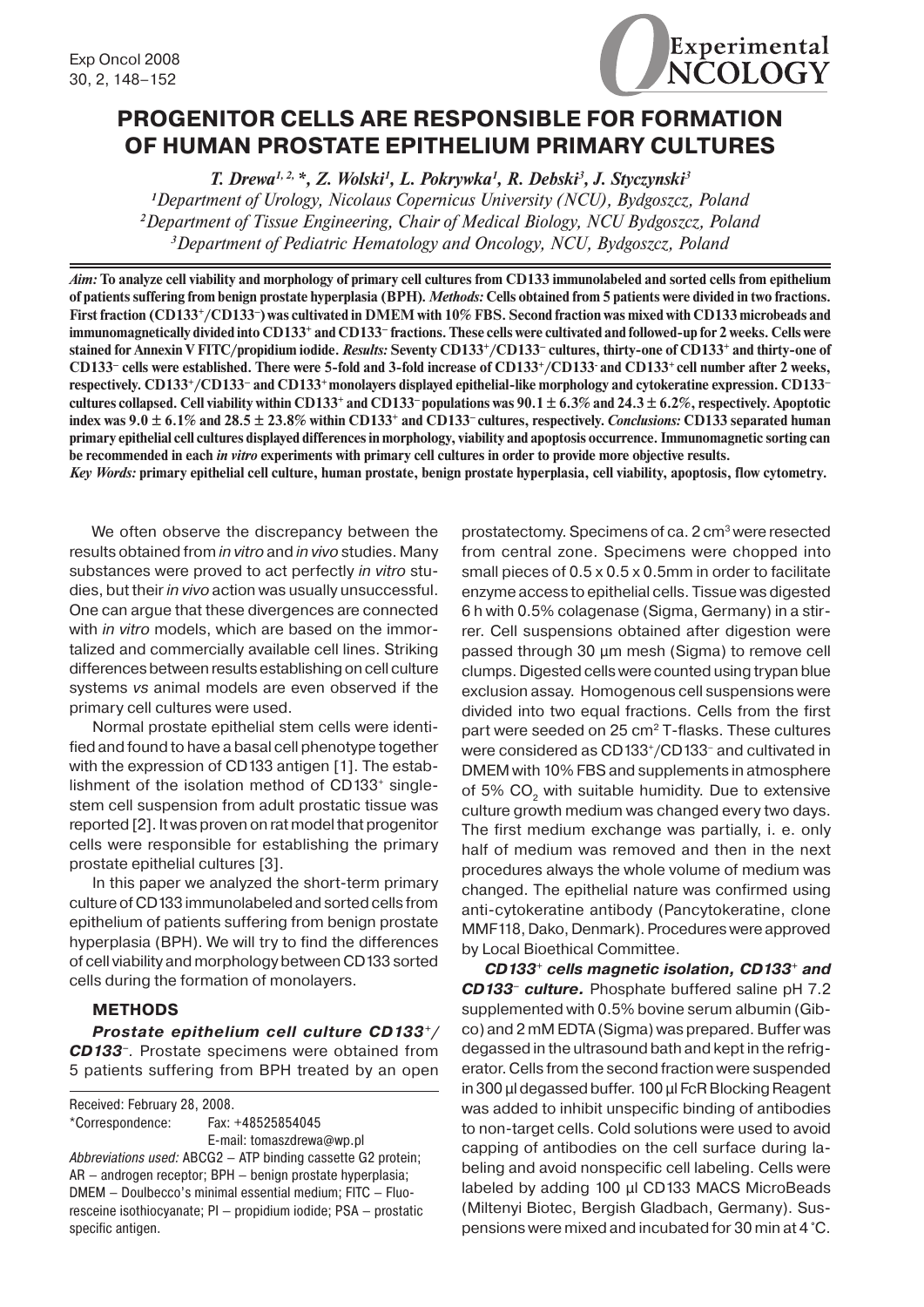Cells were washed by adding 10 x the volume of buffer and centrifuged at 300 g for 10 min. Supernatant was removed and pellet was re-suspended in 500 µl buffer. MS Columns (Miltenyi Biotec) were used for magnetic separation in SuperMACS II device (Miltenyi Biotec). After pre-wash of the column with 500 µl of buffer, cell suspension was applied onto the column to allow the non-labeled cells to pass through. Then the column was washed with 2000 µl of buffer. Obtained cell suspension was collected in T-flask and cultivated in conditions described above. This culture was considered as CD133–. Then the column was removed from magnetic field and placed on collection tube. Magnetically labeled cells were flushed out by using 1000 µl of buffer. CD133<sup>+</sup> cell suspension obtained in this way was cultivated. In these cultures medium was changed for the first time after 4 days and then every 3 days till the end of experiment. Medium in CD133– cultures was changed only 3 times during observation period. The first medium changing was partially, in order to protect unattached living cells. After two weeks of culture cells growing in monolayers were counted again using trypan blue exclusion assay.

*Flow cytometry study.* Living, apoptotic and necrotic cells were counted after 2 weeks of culture. In order to detect living and apoptotic cells by flow cytometry Annexin V conjugated with fluoresceine isothiocyanate (Annexin V–FITC) and propidium iodide (PI) staining kit (Immunotech, Beckman-Coulter, US) was used. Living cells were negative for Annexin V-FITC and PI. Early apoptotic cells were detected after binding with Annexin V-FITC. Secondary necrotic cells stained positively both for Annexin V-FITC and PI. It is presumed that secondary necrotic cells died in apoptotic process. Necrotic cells stained with PI. For flow cytometry study all cells from both monolayers and suspensions were counted using trypan blue exclusion assay. Then 10<sup>5</sup> centrifuged cells were suspended in 0.5 ml of binding buffer containing 0.05 ml Annexin V-FITC and 0.05 ml PI. The analysis was performed using the FC 500 flow cytometer (Beckman-Coulter, Miami Fl, US) with CPX Software. All experiments were performed at least in triplicate.

### **RESULTS**

Material for 132 separate cultures was isolated. 70 cultures were CD133+/CD133–, 31 were CD133+ and 31 were CD133–. Each CD133+/CD133– culture had approximately  $4.0 \pm 0.1x10^5$  isolated cells. Each CD133+ labeled fraction had the mean number of  $3.0 \pm 0.1$  x 10<sup>4</sup> cells. Each fraction of non-labeled cells had  $3.5 \pm 0.1 \times 10^5$  and was considered as CD133culture. High proliferation rate within CD133+/CD133– cultures was observed (Fig. 1, *a–e*). There were approximately 2.0  $\pm$  0.5 x 10<sup>6</sup> cells in each CD133<sup>+</sup>/ CD133– culture after 2 weeks of follow up (Fig. 2). CD133+ cultures showed lower proliferation rate during the same observation period (Fig.1, *f–k*). The cell number of primary CD133<sup>+</sup> fraction was triplicated up to  $9.0 \pm 0.4 \times 10^4$  cells in an each culture (Fig. 2).

CD133+/CD133– and CD133+ monolayers displayed epithelial-like morphology (Fig. 1, *e* and *k*). CD133+/ CD133– colonies grew from groups of highly proliferated cells, which formed "nests", immediately after isolation (Fig. 1, *a–c*). The morphology and proliferation of CD133+/CD133– cultures resembled keratynocyes growth obtained after digestion of epidermal sheets [4, 5]. CD133<sup>+</sup> colony has grown usually from single round-shape cell, but in the end of experiment the epithelial like monolayer was good visible (Fig. 1, f–h). It was possible to perform the first passage of CD133+/ CD133– and CD133+ cultures after 2 weeks of culture. There was sufficient cell number in flasks covered with cells growing in monolayers. No culture of anchorage cells from CD133– populations were obtained during the 2 weeks of observation (Fig. 1, *m–r*). The primary CD133– cultures collapsed within this period. The suspension containing only a few CD133– cells was observed (Fig. 1, *r*).

CD133+ populations showed the highest viability, which reached 90.1  $\pm$  6.3% and the lowest percent of the apoptotic cells  $(9.0 \pm 6.1\%)$ . Moderate viability was found when CD133<sup>+</sup>/CD133<sup>-</sup> populations were examined. Among CD133– cultures percentage of living and apoptotic cells was  $24.3 \pm 6.2\%$  and  $28.5 \pm$ 23.8%, respectively (Fig. 3).



**Fig. 1.** CD133+/CD133– cells in 0, 1, 2 and 7 days after enzymatic digestion of the human prostate (*a–d)*. (*e)* The confluent CD133+/ CD133– epithelial-like culture can be observed in 2 weeks. The epithelial-like monolayers of CD133+/CD133– cells are growing from clusters of characteristic nests (*a*). (*f–j)* Present CD133+ cells within the 0, 1, 2 and 7 days after isolation. (*k)* CD133+ cells form monolayers similar to CD133+/CD133– epithelial prostate culture obtained from simple tissue digestion after 2 weeks. (*m–p*) Present CD133+ cells within the 0, 1, 2 and 7 days after isolation. (r) CD133<sup>-</sup> cultures failed to grow in two weeks upon cultivation (inverted microscope, magnification 100 x)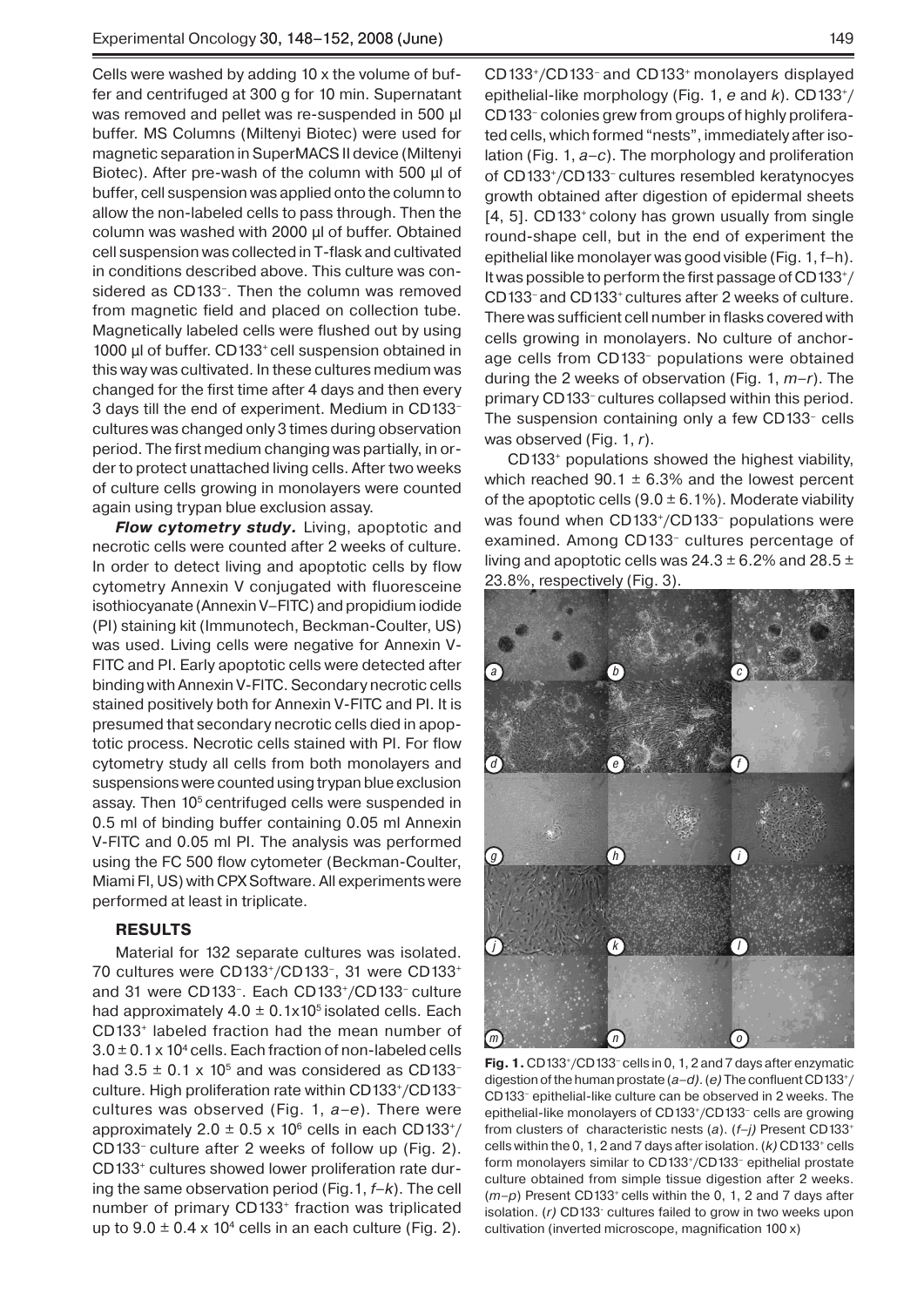

**Fig. 2.** The mean cell numbers in monolayers (only attached cells were counted) within primary cultures of the CD133+/ CD133–, CD133+ and CD133–. Cells were counted using trypan blue exclusion test just after isolation, and then in two weeks upon cultivation. CD133– cells did not form monolayer in 2 weeks upon cultivation



**Fig. 3.** The percentage of living, apoptotic and necrotic cells within the each primary culture of CD133+/CD133–, CD133+ and CD133– populations in 2 weeks upon cultivation

#### **DISCUSSION**

Prostate epithelial stem cells are self-renewing cells capable of differentiation into prostate epithelium. Rodent models and immortalized or genetically modified cell lines are frequently used, but with limited utility for studying human prostate development. Adult stem cells (ASC) and transit-amplifying cells (TAC) have been observed in many tissues including prostate [6]. Epithelial cells probably share common stem cell markers [7]. Analysis of stage-specific differentiation markers has revealed that prostate stem cells were characterized by following markers: CD133+/ABCG2+/α(2)β(1)(Hi). These cells were able to self-renew and generate two distinct cell lineages. CD133–/ABCG2–/α(2)β(1)(Hi)/p63+/PSCA–/AR–/ PSA– were identified as transit-amplifying cells, while CD133-/ABCG2/α(2)β(1)(Lo)/p63–/PSCA+/AR–/PSA– were intermediate quiescent cells. Luminal-secretory cells were described as CD133<sup>-</sup>/ABCG2<sup>-</sup>/α(2)β(1)(Lo)/ p63–/PSCA–/AR+/PSA+ [8]. It was shown that isolation of stem cells from normal and malignat prostate may now be possible [1, 3, 7, 9, 10].

There are two populations of cells capable of regenerating prostatic tissue. The first population (with considerable growth potential) resides in the proximal region of ducts and in the urethra, and the survival of these cells does not require the presence of androgens. The second population (with more limited growth potential) is found in the remaining ductal regions and requires androgens for survival [11]. We proved that CD133– cells had no potential for *in vitro* proliferation, even in the serum conditioned medium. Serum was used in this experiment due to obtain high cell viability and to facilitate anchorage growth in culture. We think that serum influence on differentiation during this short experiment was minimal. It can be speculated that these cells (CD133–) probably have no ability to regenerate the prostate ducts *in vivo,* but it should be checked on animal model.

Richardson et al. [2] found that 1% of human prostate basal cells express the cell surface marker CD133. These cells (CD133<sup>+</sup>) expressed  $\alpha(2)\beta(1)$ (Hi) previously shown to be a marker of stem cells in prostate epithelia. We observed in our study that after isolation even 7% of cells were in CD133+ fraction. This can be partialy explained by the fact, that cultures were established from BPH patients. There is a suspicion that BPH development originates from disturbances of stem cell proliferation. In proliferative diseases homeostasis of cell number is disrupted. Increased ability of stem cells to mitosis can lead deregulation of epithelial lining [7, 9, 12]. The second reason is that samples for culture were taken from central part of the prostate, including proximal parts of prostatic ducts. The proximal region has been suggested as the stem cell niche [12]. We obtained samples from the central zone located close to the urethra, where the possibility to isolate more CD133<sup>+</sup> cells seemed to be higher.

It was interesting that co-cultures of CD133+ and CD133– populations have the higher proliferation rate, 5-fold increase of cell number during the two weeks (Fig. 2). On the second hand these co-cultures where characterized by moderate cell viability (Fig. 3). We think that the source of high proliferation rate within these cultures comes from cell-to-cell interactions and cannot be simply characterized by cell viability or apoptotic assays. The behavior of CD133+ cells in culture resembled progenitors properties. The viability of these cells after detachment reached 100% in some cases, but proliferation rate was lower when comparing to CD133+/CD133– co-cultures. CD133– cultures are probably composed of differentiated cells without clonogenic potential. These cells were not able to anchor and form monolayer. Some of them were still alive, but the most of them enter apoptotic pathway. The apoptotic induction amnong these cells were probably due to lack of anchorage growth [13, 14]. The behavior of separated cells is converged with the description of naturally occurring cell senescence process within the prostate epithelium [15]. We think that in experiment performed on primary cell culture at least three parts of growing tissue i. e.; progenitors, differentiating and committed to die cells have to be separately analyzed. There is an increasing evidence that stem cells are responsible for both cancer development and cancer treatment failure [5, 12]. In this light, it is very important to plan the *in vitro* experiment on benign or cancer cells with the use of these separated populations.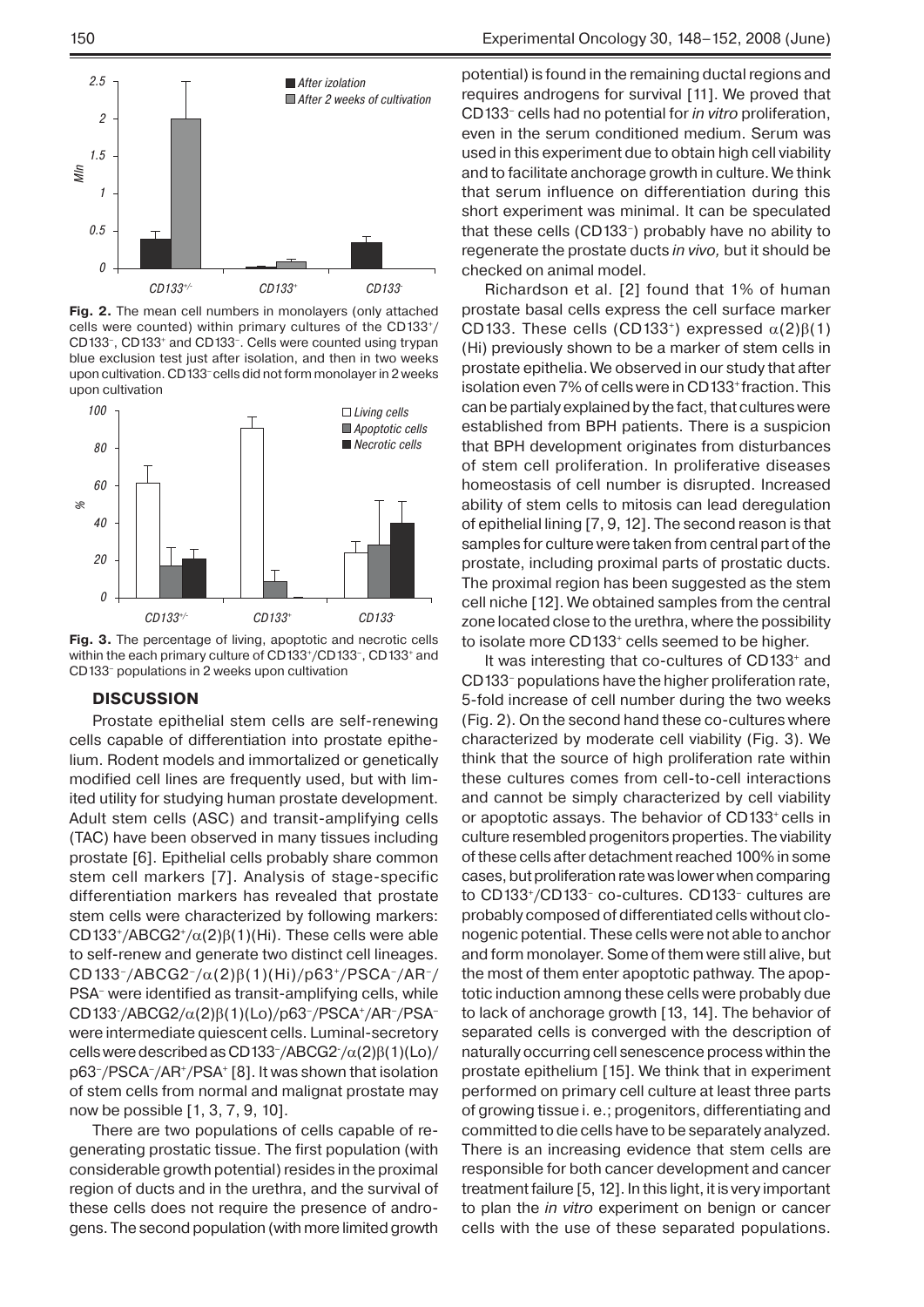These suggestions are related also to established and commercially available cell lines [16]. Experiments performed on cell lines never considered progenitors as a part of tested cell population. May by this is the reason of discrepancy between the results obtained from *in vitro* and *in vivo* experiments [17]. We postulate that cell sorting would come closer results from *in vitro* experiments to *in vivo* conditions. If one analyses the cell viability its clear that CD133+/CD133– viability is "a mean" calculated from CD133<sup>+</sup> and CD133<sup>-</sup> viability (see Fig. 3). The similar can be observed when apoptotic index was analyzed. The number of apoptotic cells within CD133+/CD133– population can be estimated as "a mean" calculated from CD133+ and CD133– alone, but this simplistic model cannot answer the questions arising from experiments where new substances or drugs are tested *in vitro*. It is, of course difficult or even impossible to predict results of such performed experiments, but it can be speculated that CD133+ and CD133– cells would react in different ways. Immunomagnetic labeling is a simple method for cell sorting, which can be applied in every *in vitro* experiment to provide more objective results.

## **CONCLUSIONS**

Epithelial progenitors are necessary to establish human primary prostate epithelial cultures *in vitro*. Interactions between stem and differentiated cells are crucial for growth and proliferation within prostate epithelial monolayers *in vitro*. Separated human primary epithelial cells fractions displayed differences in morphology, viability and apoptosis occurrence. Immunomagnetic labeling is a simple method for cell sorting, which can be applied in every *in vitro* experiment to improve results.

### **References**

1. **Rizzo S, Attard G, Hudson DL.** Prostate epithelial stem cells. Cell Prolif 2005; **38**: 363–74.

2. **Richardson GD, Robson CN, Lang SH,** *et al.* CD133, a novel marker for human prostatic epithelial stem cells. J Cell Sci 2004; **117**: 3539–45.

3. **Drewa T, Styczynski J.** The progenitor cells are responsible for establishing primary prostate epithelial cultures in vitro. Int Urol Nephrol 2007; **39**: 851–7.

4. **Serra M, Brazís P, Puigdemont A,** *et al.* Development and characterization of a canine skin equivalent. Exp Dermatol 2007; **16**: 135–42.

5. **Harrison CA, Gossiel F, Layton CM,** *et al.* Use of an in vitro model of tissue-engineered skin to investigate the mechanism of skin graft contraction. Tissue Eng 2006; **12**: 3119–33.

6. **Harrison CA, Gossiel F, Layton CM,** *et al.* Adult stem and transit-amplifying cell location. Histol Histopathol 2006; **21**: 995–1027.

7. **Mongan NP, Martin KM, Gudas LJ.** The putative human stem cell marker, Rex-1 (Zfp42): structural classsification and expression in normal human epithelial and carcinoma cell cultures. Mol Carcinogenesis 2006; **45**: 887–900.

8. **Litvinov IV, Vander Griend DJ, Xu Y,** *et al.* Low-calcium serum-free defined medium selects for growth of normal prostatic epithelial stem cells. Cancer Res 2006; **66**: 8598–607.

9. **Tang DG, Patrawala L, Calhoun T.** Prostate cancer stem/ progenitor cells: identification, characterization, and implications. Mol Carcinog 2007; **46**: 1–14.

10. **Taylor RA, Cowin PA, Cunha GR,** *et al.* Formation of human prostate tissue from embryonic stem cells. Nat Methods 2006; **3**: 179–81.

11. **Goto K, Salm SN, Coetzee S.** Proximal prostatic stem cells are programmed to regenerate a proximal-distal ductal axis. Stem Cells 2006; **24**: 1859–68.

12. **Lawson DA, Xin L, Lukacs R,** *et al.* Prostate stem cells and prostate cancer. Cold Spring Harb Symp Quant Biol 2005; **70**: 187–96.

13. **Rennebeck G, Martelli M, Kyprianou N.** Anoikis and survival connections in the tumor microenvironment: is there a role in prostate cancer metastasis? Cancer Res 2005; **65**: 11230–5.

14. **Walden PD, Globina Y, Nieder A.** Induction of anoikis by doxazosin in prostate cancer cells is associated with activation of caspase-3 and a reduction of focal adhesion kinase. Urol Res 2004; **32**: 261–5.

15. **Golias Ch, Charalabopoulos A, Stagikas D,** *et al.* Molecular profiling and genomic microarrays in prostate cancer. Exp Oncol 2007; **29**: 82–4.

16. **Zhou L, Wei X, Cheng L.** CD133, one of the markers of cancer stem cells in Hep-2 cell lline. Laryngoscope 2007; **117**: 455–60.

17. **Drewa T, Wolski Z, Olszewska-Slonina D.** The significance of stem cells in the prostate cancer development. Urol Pol 2005; **58**: 163–5.